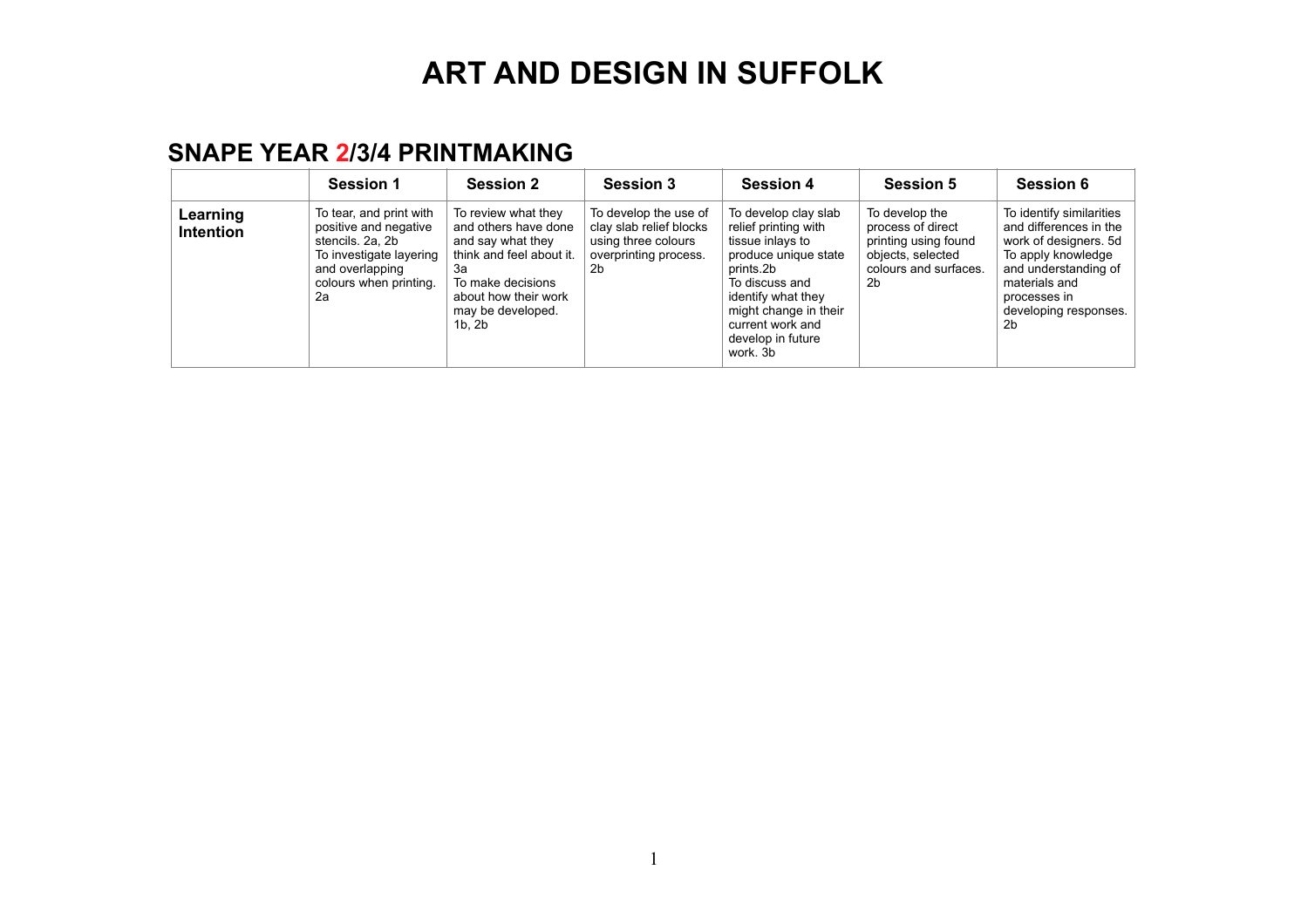| <b>Activity</b> | POSITIVE AND<br><b>NEGATIVE</b><br><b>STENCILS</b><br>Talk to the children<br>about both positive<br>and negative stencil<br>prints and show them<br>examples of both.<br>Demonstrate by<br>tearing a positive and<br>negative stencil and<br>taking prints. Take<br>care to stroke out from<br>the centre of the<br>negative stencil and<br>stroke from the<br>outside to the centre<br>using the positive<br>stencil.<br>Experiment with<br>printing using both<br>stencil forms. Then<br>overlap and layer<br>colours onto different<br>selected surfaces.<br>Remind the children to<br>use colours from light<br>to dark tones. | →<br>Ask the children to<br>talk about their own<br>and other's work from<br>week 1 and to select a<br>surface or surfaces to<br>print onto. Invite the<br>children to select<br>either, or both positive<br>and negative<br>techniques and to<br>experiment with a<br>range of torn paper<br>stencil shapes.<br>Children should select<br>their own range of<br>colours and should be<br>reminded that<br>printmaking is about<br>multiples, i.e. having<br>torn a stencil, more<br>than one print should<br>be taken from it.<br>The children could<br>also experiment with<br>the production of a<br>multiple image using<br>computers e.g. Paint,<br>Dazzle or Mosaic. | <b>CLAY SLAB PRINTS</b><br>USING 3 COLOURS<br>Remind the children<br>how to make a clay<br>slab relief block.<br>Take a ball of clay<br>(small apple size) and<br>ask children to press<br>down onto the clay to<br>give a flat surface<br>(approx.1 cm). Select<br>objects to press into<br>the slab to make<br>impressions.<br>Ink up block using<br>foam to dab yellow<br>paint onto the surface<br>of the clay.<br>Explain to the children<br>that using light colours<br>first, then overprinting<br>in increasingly darker<br>tones produces more<br>effective prints. Use<br>ready-mix paint to<br>overprint the designs<br>to produce a multi-<br>layered print. | →<br>Ask the children to<br>talk about their own<br>and others' work.<br>Select their favourite<br>print from session 3<br>and comment on their<br>selection.<br>Demonstrate how<br>sticking coloured<br>pieces of tissue on to<br>the surface of the<br>prints would change<br>the image and create<br>unique state prints.<br>Draw attention to the<br>translucent nature of<br>the tissue and how it<br>allows under colours<br>and shapes to be<br>seen.<br>Invite the children to<br>make a new series of<br>unique state prints,<br>e.g. each one taken<br>from the same block<br>but adapted and<br>modified by trapping<br>tissue between the<br>coloured overprints. | <b>DIRECT PRINTS</b><br>Show the children<br>examples of direct<br>prints that have been<br>made using flat or low<br>relief objects e.g.<br>leaves and feathers.<br>Ask them to select<br>from a range of similar<br>objects provided and<br>'ink up' from a<br>printing pad. Place<br>the inked object onto<br>a selected printing<br>surface, cover with a<br>folded sheet of<br>newspaper and rub<br>firmly. Complete the<br>print by peeling away<br>the newspaper and<br>then the object from<br>the surface.<br>Experiment with the<br>effects created by<br>printing different<br>objects and colours<br>onto a range of<br>surfaces. | $\rightarrow$<br>PRINTED DESIGNS<br>Ask the children to<br>talk about their own<br>and other's work from<br>session 5. Show the<br>children some<br>examples of printed<br>patterned images, e.g.<br>length of fabric.<br>wrapping paper,<br>wallpaper etc. Ask the<br>children to develop<br>and print their own<br>designs based upon<br>their experiences of<br>methods and<br>processes from<br>previous sessions.<br>Remind the children<br>about surfaces to print<br>on and allow them to<br>select from a range<br>provided.<br>Children could work<br>on the computer to<br>produce designs. |
|-----------------|-------------------------------------------------------------------------------------------------------------------------------------------------------------------------------------------------------------------------------------------------------------------------------------------------------------------------------------------------------------------------------------------------------------------------------------------------------------------------------------------------------------------------------------------------------------------------------------------------------------------------------------|----------------------------------------------------------------------------------------------------------------------------------------------------------------------------------------------------------------------------------------------------------------------------------------------------------------------------------------------------------------------------------------------------------------------------------------------------------------------------------------------------------------------------------------------------------------------------------------------------------------------------------------------------------------------------|--------------------------------------------------------------------------------------------------------------------------------------------------------------------------------------------------------------------------------------------------------------------------------------------------------------------------------------------------------------------------------------------------------------------------------------------------------------------------------------------------------------------------------------------------------------------------------------------------------------------------------------------------------------------------|-------------------------------------------------------------------------------------------------------------------------------------------------------------------------------------------------------------------------------------------------------------------------------------------------------------------------------------------------------------------------------------------------------------------------------------------------------------------------------------------------------------------------------------------------------------------------------------------------------------------------------------------------------------------------------|-----------------------------------------------------------------------------------------------------------------------------------------------------------------------------------------------------------------------------------------------------------------------------------------------------------------------------------------------------------------------------------------------------------------------------------------------------------------------------------------------------------------------------------------------------------------------------------------------------------------------------------------------|-------------------------------------------------------------------------------------------------------------------------------------------------------------------------------------------------------------------------------------------------------------------------------------------------------------------------------------------------------------------------------------------------------------------------------------------------------------------------------------------------------------------------------------------------------------------------------------------------------|

**PRINTMAKING – YEAR 2/3/4**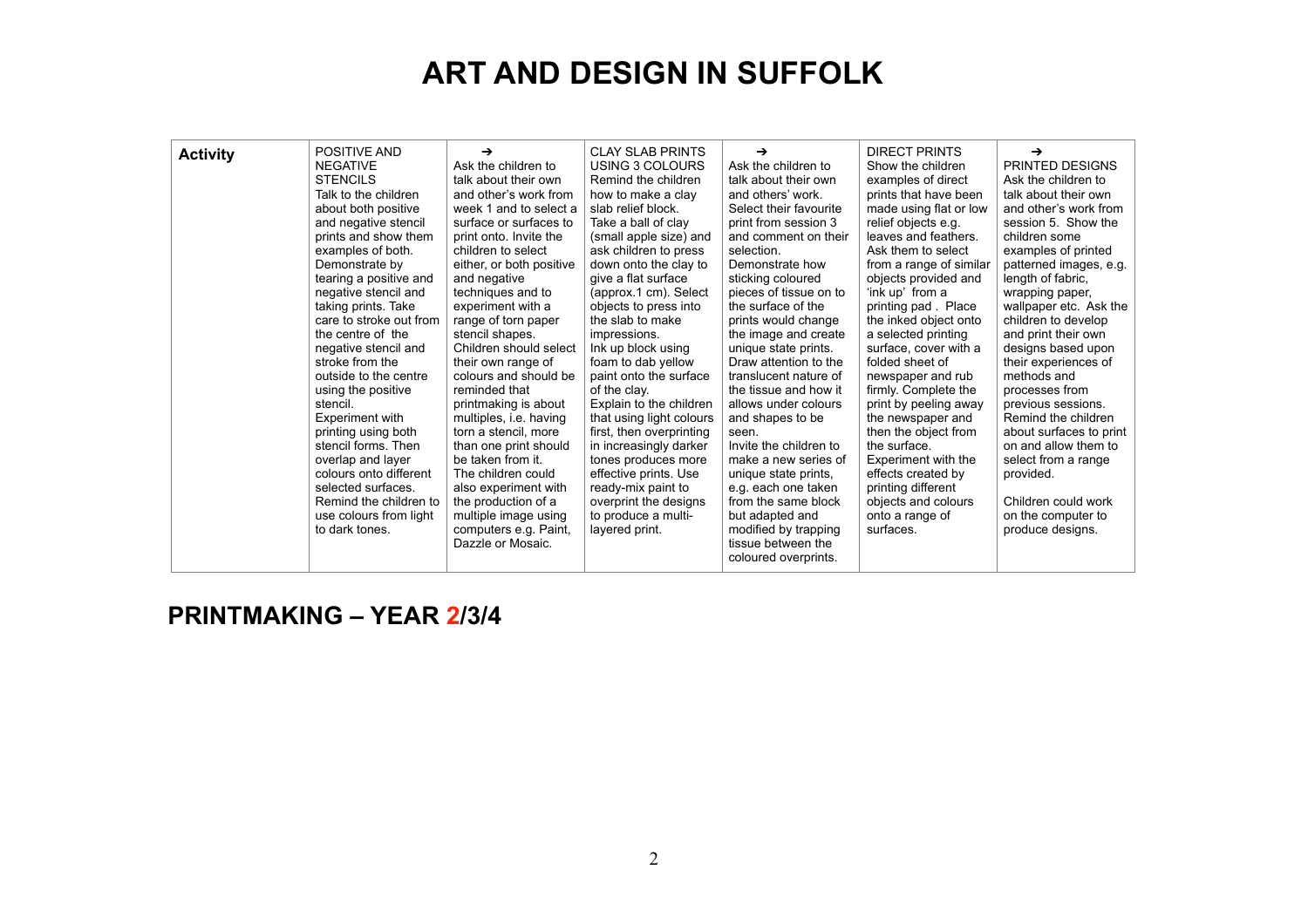| Skills, concepts,<br>knowledge and<br>understanding | Using the technique of<br>tearing positive and<br>negative stencils to<br>make prints.<br>Demonstrating an<br>understanding of<br>working light to dark<br>tones. | Exploring tearing and<br>using both positive<br>and negative stencils<br>for printing.<br>Understanding that<br>printmaking involves<br>production of multiple<br>versions of images. | Producing three<br>colour overprinted<br>images using clay<br>relief blocks.        | Evaluating and<br>modifying own work<br>after discussion.<br>Making unique state<br>prints.<br>Producing clay slab<br>prints with the<br>inclusion of overlaid<br>tissue.<br>Using overlays to<br>produce translucent<br>colour effects in their<br>printmaking. | Learning techniques<br>associated with<br>making direct prints<br>from natural objects<br>Selecting suitable<br>objects to suit<br>purpose.                               | Discussing and<br>evaluating designs.<br>Using prior knowledge<br>of materials and<br>processes to produce<br>work in response.                           |
|-----------------------------------------------------|-------------------------------------------------------------------------------------------------------------------------------------------------------------------|---------------------------------------------------------------------------------------------------------------------------------------------------------------------------------------|-------------------------------------------------------------------------------------|------------------------------------------------------------------------------------------------------------------------------------------------------------------------------------------------------------------------------------------------------------------|---------------------------------------------------------------------------------------------------------------------------------------------------------------------------|-----------------------------------------------------------------------------------------------------------------------------------------------------------|
| <b>Vocabulary</b>                                   | Positive<br>Negative<br>Stencil<br>Tearing<br>Overlapping<br>Layering<br><b>Tones</b><br>Light<br>Dark                                                            | Surface<br>Torn<br><b>Multiples</b><br>Versions                                                                                                                                       | Multiple<br>Impression<br>Overprinting                                              | Unique<br>Translucent<br>Transparent<br>Opaque                                                                                                                                                                                                                   | Direct prints<br>Printing pad<br>Peeling<br>Ink-up                                                                                                                        | <b>Run</b><br>Response                                                                                                                                    |
| <b>Curriculum links</b>                             | Literacy- speaking<br>and listening.                                                                                                                              | Numeracy- multiples<br>of shapes.<br>tessellation,<br>ICT- multiple images.                                                                                                           | Literacy - following<br>instructions.                                               | PSHE/Citizenship -<br>discussing own work<br>and that of others.<br>Science - translucent.<br>transparent, opaque<br>materials.                                                                                                                                  | Science- natural/<br>made objects<br>Literacy- following<br>instructions.                                                                                                 | Literacy/ PSHE<br>/Citizenship -<br>discussing likes and<br>dislikes.<br>ICT-repeat patterns.                                                             |
| <b>Resources</b>                                    | Newsprint or thin<br>paper,<br>Foam sponge,<br>Ready-mix paint,<br>Flat tray for paint,<br>Sugar paper.                                                           | As session $1 +$<br>Different surfaces to<br>print on.                                                                                                                                | Clay (small apple<br>sized),<br>Objects to make<br>impressions,<br>Ready-mix paint. | As session $3 +$<br>Coloured tissue<br>PVA glue                                                                                                                                                                                                                  | Flat. low relief found<br>objects e.g. leaves,<br>feathers etc.,<br>Printing pad (flat tray<br>with 5 mm foam pad),<br>Ready-mix paint,<br>Newspaper,<br>Range of papers. | Printed, patterned<br>images i.e. fabric.<br>wrapping paper,<br>wallpaper etc.<br>Range of printmaking<br>materials and<br>surfaces used in this<br>unit. |
| <b>Time</b>                                         | 1 hour                                                                                                                                                            | 1 hour                                                                                                                                                                                | 1 hour                                                                              | 1 hour                                                                                                                                                                                                                                                           | 1 hour                                                                                                                                                                    | 1 hour                                                                                                                                                    |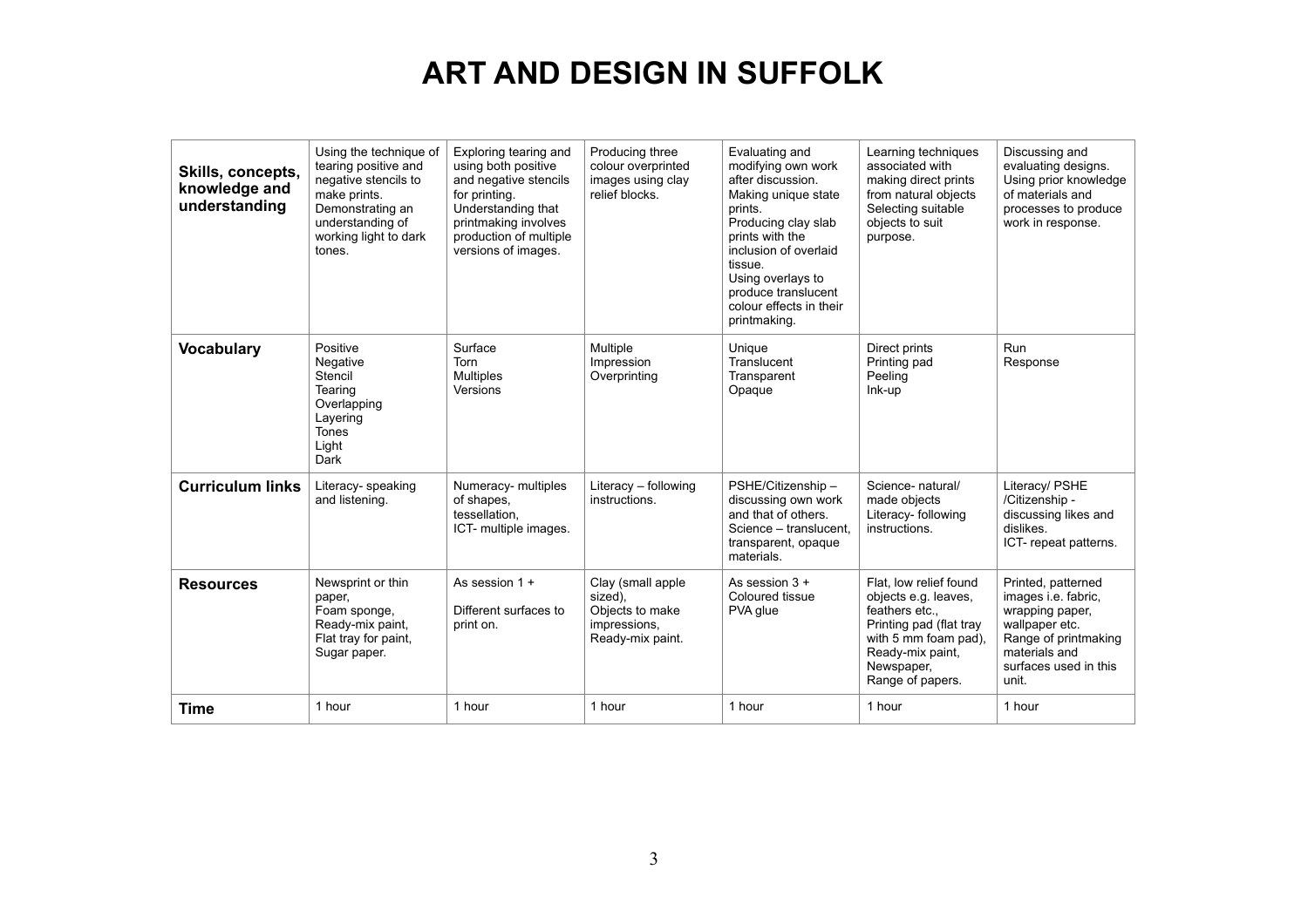#### **PRINTMAKING – YEAR 2/3/4**

| <b>Expectations</b>                                                                                                                                                                                                                                                                                                                         | <b>Names</b> | <b>Next Steps</b> |  |
|---------------------------------------------------------------------------------------------------------------------------------------------------------------------------------------------------------------------------------------------------------------------------------------------------------------------------------------------|--------------|-------------------|--|
| Some children will not have made so much progress. They will be<br>able to talk about their work and how they have made their prints.<br>They will have experimented with stencil printing, the use of overlays and<br>printing directly from objects and clay tiles. They will be able to suggest<br>ways to improve their printed images. |              |                   |  |

| Most children will be able to  discuss pattern and printmaking, make<br>stencil and direct prints. They will also be able to produce a clay tile and<br>develop their work with overprinting and the use of tissue overlays. | <b>YEAR 3 - PRINTMAKING UNIT</b> |
|------------------------------------------------------------------------------------------------------------------------------------------------------------------------------------------------------------------------------|----------------------------------|
|------------------------------------------------------------------------------------------------------------------------------------------------------------------------------------------------------------------------------|----------------------------------|

| discuss pattern and printmaking and explore the techniques of stencil<br>and direct printing, modifying their work as it progresses. They will be<br>able to experiment, enhance and develop their work with the use of<br>overlaying techniques using tissue within clay slab prints. |
|----------------------------------------------------------------------------------------------------------------------------------------------------------------------------------------------------------------------------------------------------------------------------------------|
|----------------------------------------------------------------------------------------------------------------------------------------------------------------------------------------------------------------------------------------------------------------------------------------|